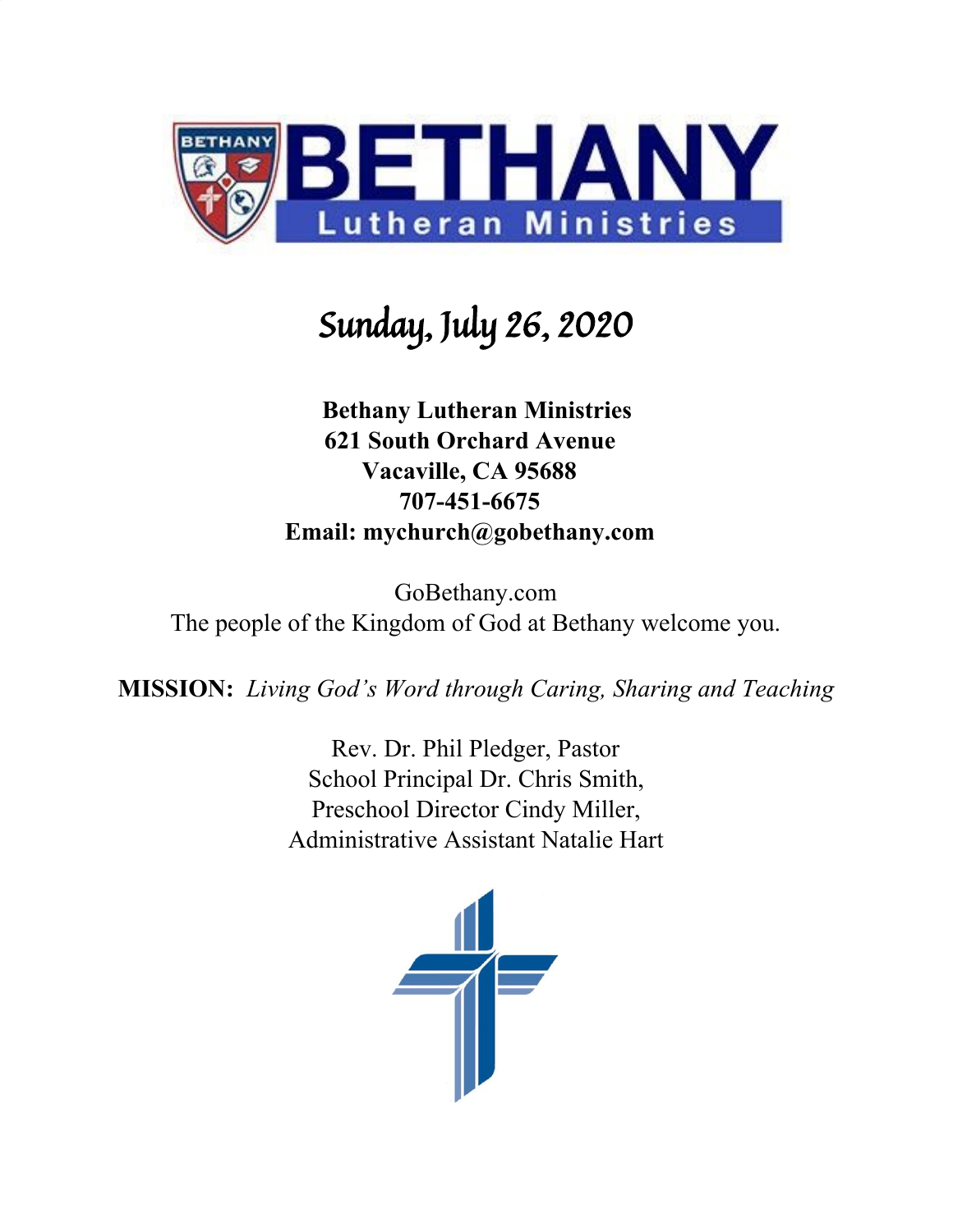### **Invocation**

- Pastor: The Living Lord is here! Come, worship Him and receive His power and a new beginning for your lives!
- **People: Lord, we bring to You our broken dreams and unfulfilled hopes. We need Your forgiveness and healing. By faith in Your Son, make us new creations. Amen!**

Pastor: Praise the Lord!

- **People: Praise God in His sanctuary. Praise Him in His mighty heavens.**
- Pastor: Praise Him for His acts of power. Praise Him for His surpassing greatness.

### **People: Let everything that has breath praise the Lord! Amen!**

Pastor: In the Name of the Father, and of the Son, and of the Holy Spirit. **People: Amen!**



### **Opening Hymn** LSB 349 Hark the Glad Sound (verses 1, 2, 4)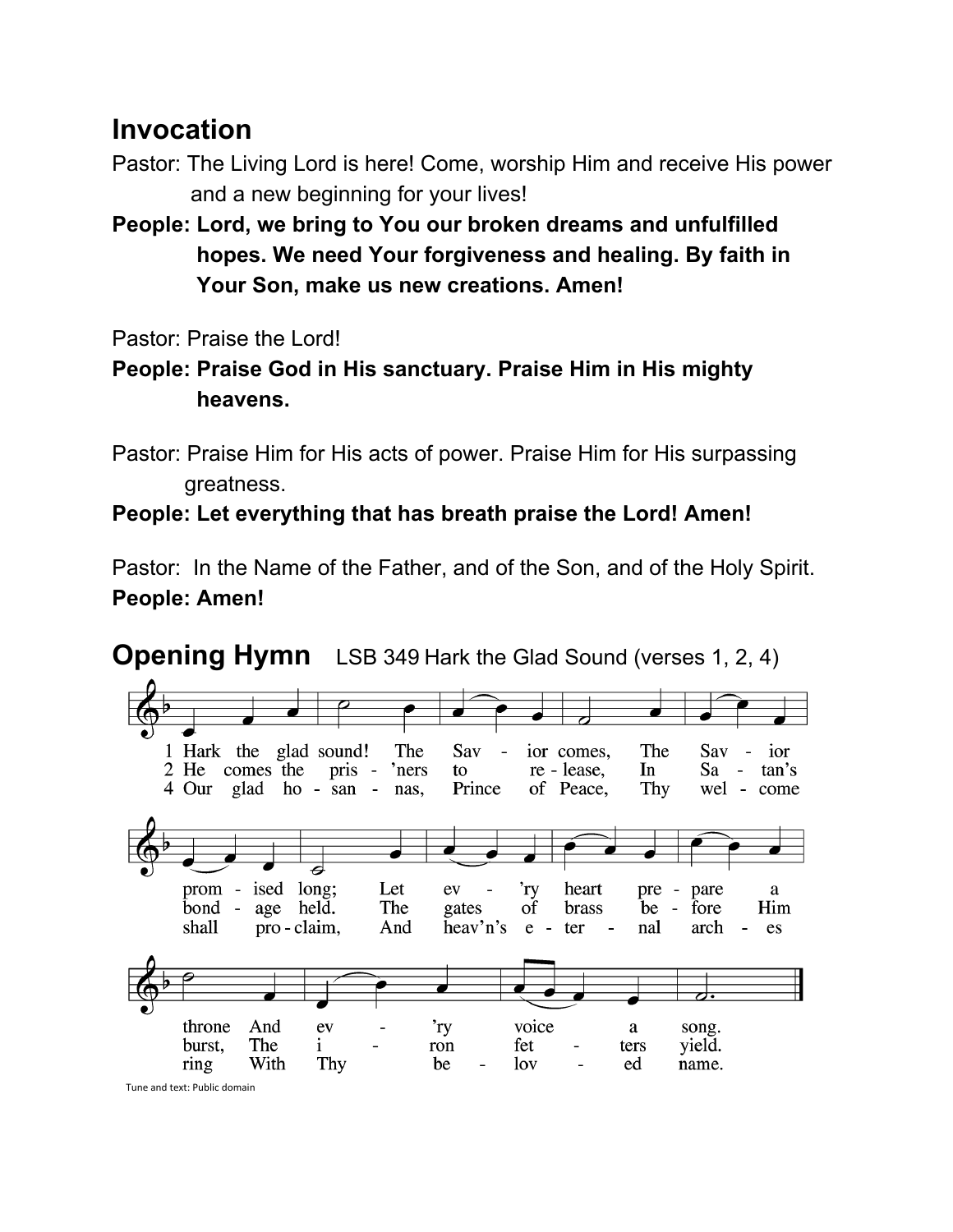## **Confession**

Pastor: Arise, shine, for your light has come, **People: and the glory of the Lord has risen upon you.**

*We take a moment for silent prayer and meditation upon God's Word.*

- Pastor: Almighty God, thick darkness covers the whole earth, and the darkness of sin is on us, Your people.
- **People: We confess that we have walked in darkness instead of Your light. In our thoughts, words, and actions, we have turned away from Your face and have broken Your commands.**
- Pastor: You alone, O Lord, invite all nations to come to Your light. You beckon those who are broken to find wholeness in the brightness of Your rising.
- **People: Guide us again to the mercy of our Savior Jesus Christ, that He may dispel the darkness of our sin and renew us in the light of Your presence. Amen.**

## **Absolution**

Pastor: Almighty God in His mercy has given His Son to die for you and for\ His sake forgives you all your sins. As a called and ordained servant of Christ, and by His authority, I therefore forgive you all your sins in the name of the Father and of the  $\overline{x}$  Son and of the Holy Spirit.

**People: Amen.**

## **Prayer of the Day**

O God, You have prepared for those who love You such good things as surpass our understanding: Pour into our hearts such love toward You, that we may love You above all things, and lead us, by faith, to Your eternal promises, which exceed all that we can desire; through Jesus Christ, Your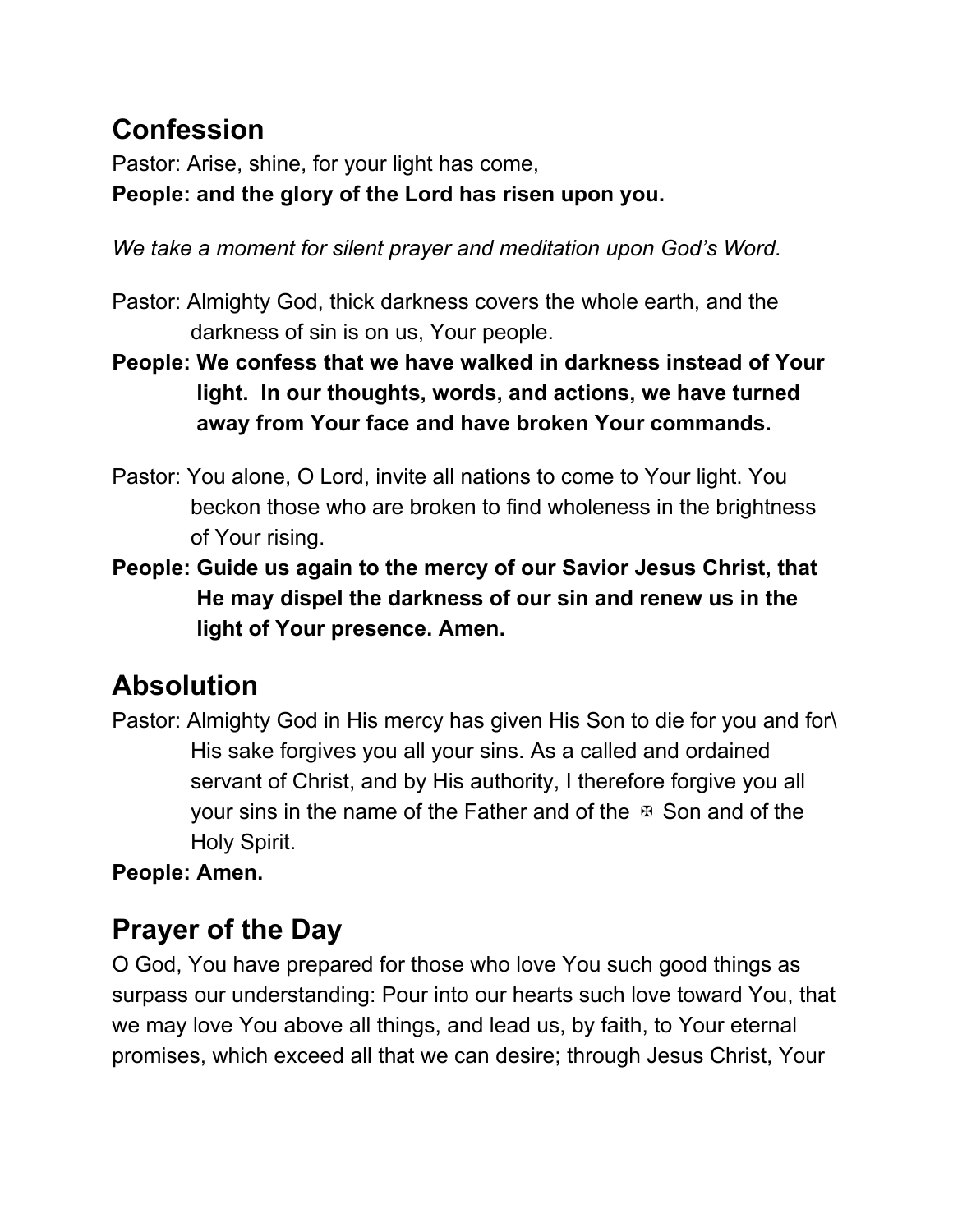Son, our Lord, who lives and reigns with You and the Holy Spirit, one true God, now and forever. Amen.

## **Scripture Readings Old Testament** Deuteronomy 7:6-9

**6** For you are a people holy to the Lord your God. The Lord your God has chosen you out of all the peoples on the face of the earth to be his people, his treasured possession. **7** The Lord did not set his affection on you and choose you because you were more numerous than other peoples, for you were the fewest of all peoples. **8** But it was because the Lord loved you and kept the oath he swore to your ancestors that he brought you out with a mighty hand and redeemed you from the land of slavery, from the power of Pharaoh king of Egypt. **9** Know therefore that the Lord your God is God; he is the faithful God, keeping his covenant of love to a thousand generations of those who love him and keep his commandments.

**Epistle** Romans 8:28-39

**28** And we know that in all things God works for the good of those who love him, who have been called according to his purpose. **29** For those God foreknew he also predestined to be conformed to the image of his Son, that he might be the firstborn among many brothers and sisters. **30** And those he predestined, he also called; those he called, he also justified; those he justified, he also glorified. **31** What, then, shall we say in response to these things? If God is for us, who can be against us? **32** He who did not spare his own Son, but gave him up for us all—how will he not also, along with him, graciously give us all things? **33** Who will bring any charge against those whom God has chosen? It is God who justifies. **34** Who then is the one who condemns? No one. Christ Jesus who died—more than that, who was raised to life—is at the right hand of God and is also interceding for us. **35** Who shall separate us from the love of Christ? Shall trouble or hardship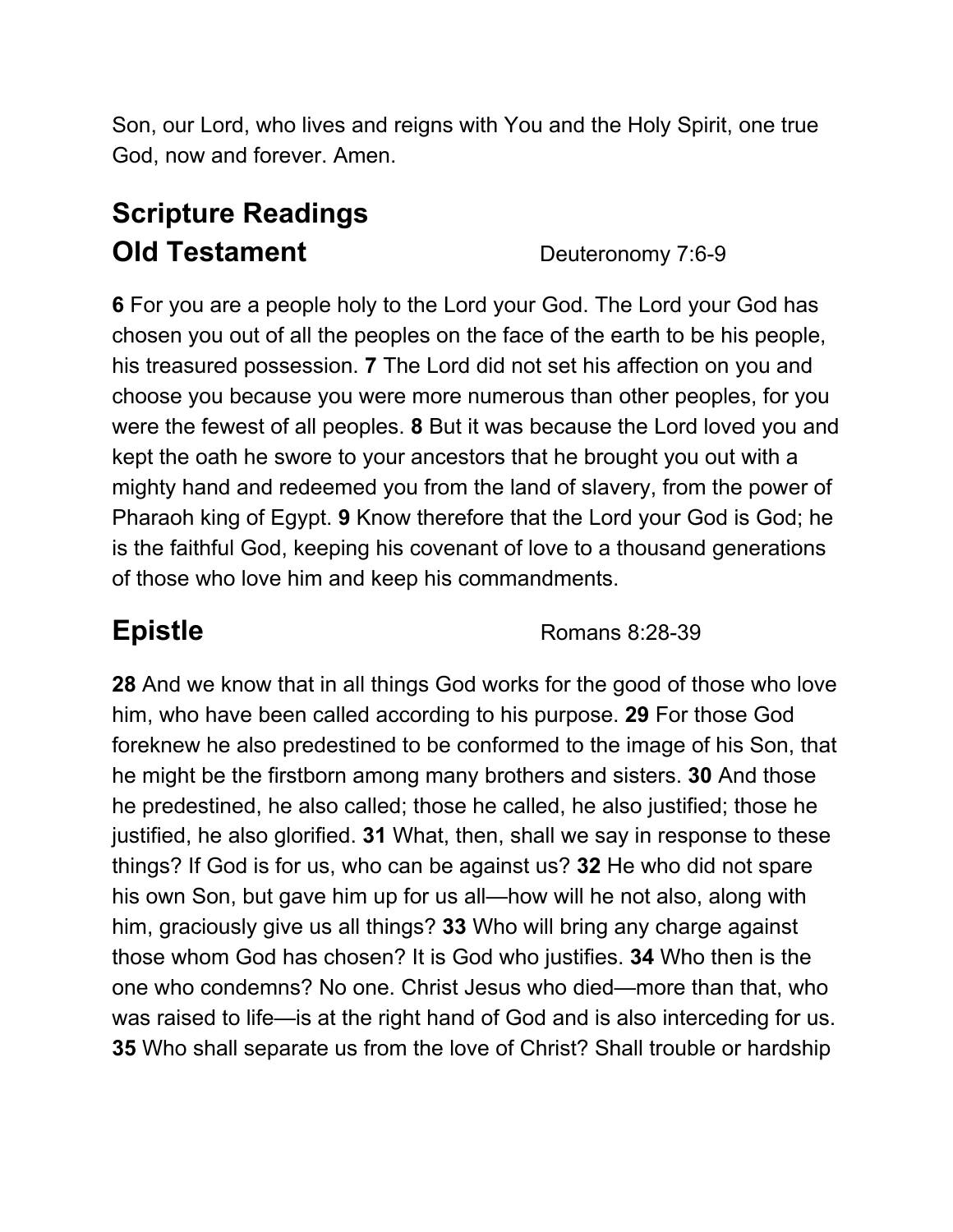or persecution or famine or nakedness or danger or sword? **36** As it is written:

"For your sake we face death all day long;

we are considered as sheep to be slaughtered."

**37** No, in all these things we are more than conquerors through him who loved us. **38** For I am convinced that neither death nor life, neither angels nor demons, neither the present nor the future, nor any powers, **39** neither height nor depth, nor anything else in all creation, will be able to separate us from the love of God that is in Christ Jesus our Lord.

**Gospel** Luke 1:46-55

**46** And Mary said: "My soul glorifies the Lord **47** and my spirit rejoices in God my Savior, **48** for he has been mindful of the humble state of his servant. From now on all generations will call me blessed, **49** for the Mighty One has done great things for me— holy is his name. **50** His mercy extends to those who fear him, from generation to generation. **51** He has performed mighty deeds with his arm; he has scattered those who are proud in their inmost thoughts. **52** He has brought down rulers from their thrones but has lifted up the humble. **53** He has filled the hungry with good things but has sent the rich away empty. **54** He has helped his servant Israel, remembering to be merciful **55** to Abraham and his descendants forever, just as he promised our ancestors."

### **Hymn of the Day** LSB 374 Gentle Mary Laid Her Child

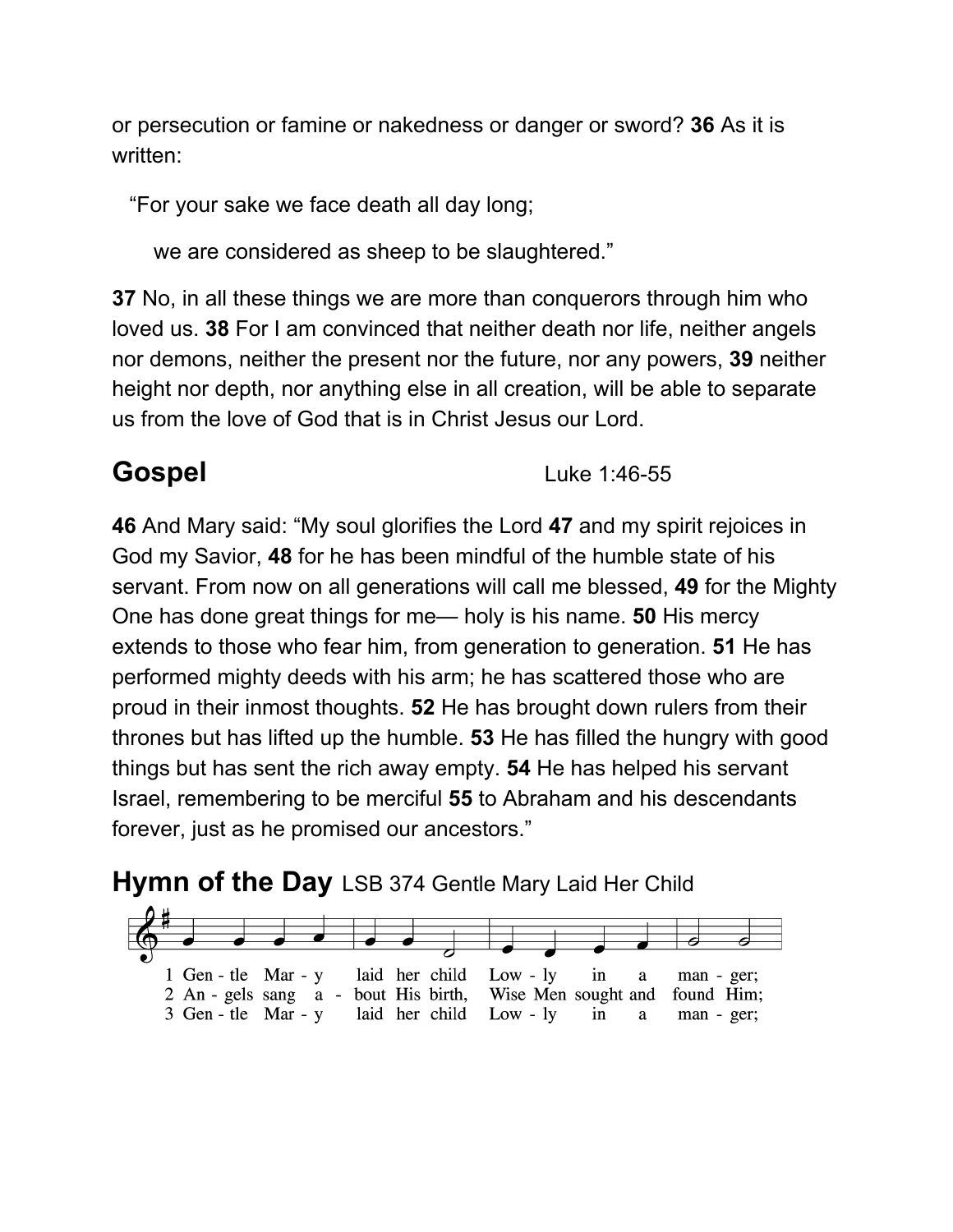

### **Sermon** Wisdom, The Story of Mary

**Creed** Luther's Meaning to the 2nd Article of the Apostles' Creed I believe that Jesus Christ, true God, begotten of the Father from eternity, and also true man, born of the Virgin Mary, is my Lord. Who has redeemed me, a lost and condemned person, purchased and won me from all sins, from death, and from the power of the devil; not with gold or silver, but with His holy, precious blood and with His innocent suffering and death, that I may be His own and live under Him in His kingdom and serve Him in everlasting righteousness, innocence, and blessedness, just as He is risen from the dead, lives and reigns to all eternity. This is most certainly true.

### **Offering**

### **Prayer of the Church**